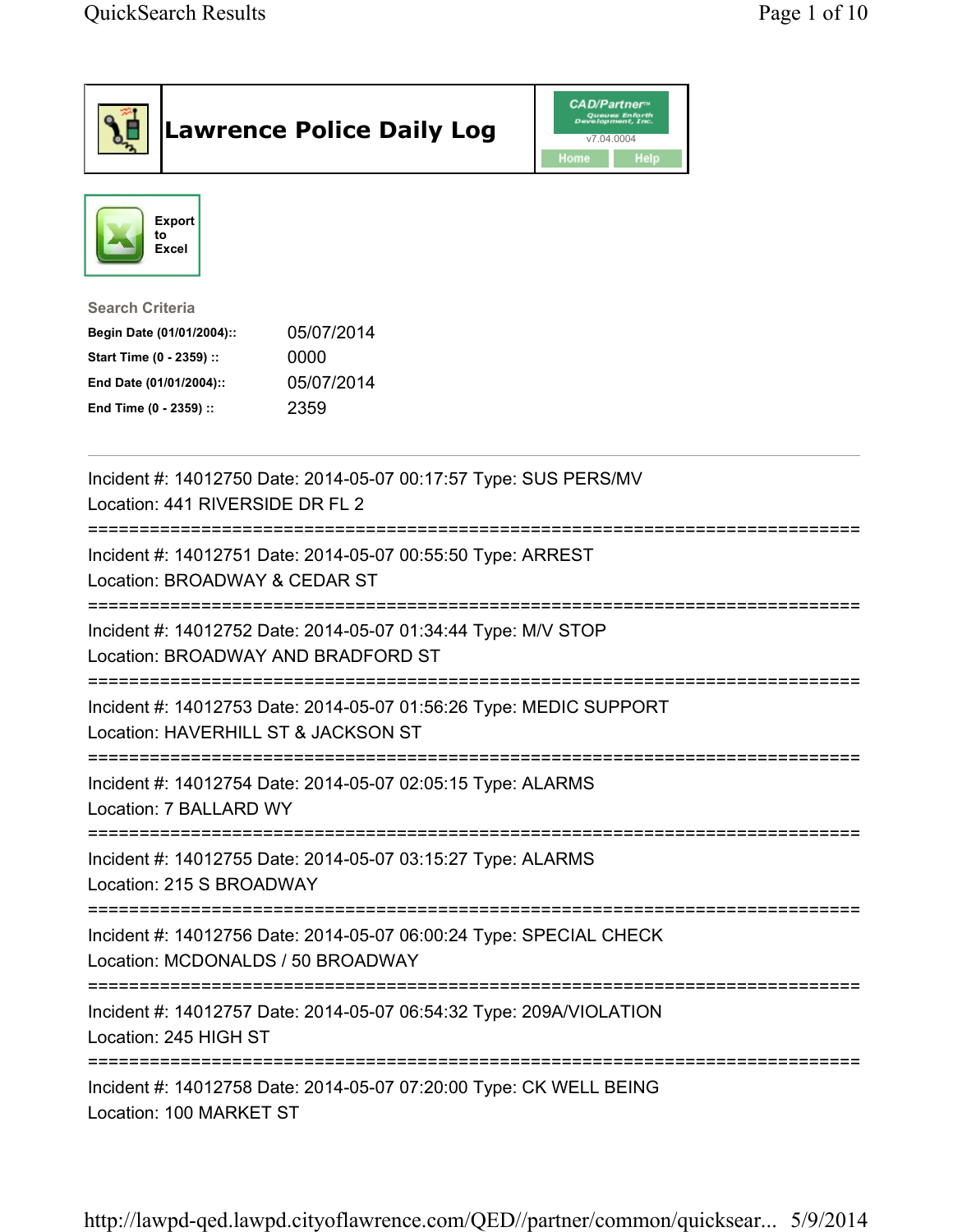| Incident #: 14012759 Date: 2014-05-07 07:30:56 Type: NOTIFICATION<br>Location: 489 SOUTH BROADWAY ST                                                                |
|---------------------------------------------------------------------------------------------------------------------------------------------------------------------|
| Incident #: 14012760 Date: 2014-05-07 07:39:40 Type: AUTO ACC/UNK PI<br>Location: HAVERHILL ST & LAWRENCE ST                                                        |
| :===============================<br>Incident #: 14012761 Date: 2014-05-07 07:52:02 Type: CK WELL BEING<br>Location: 67 WINTHROP AV                                  |
| Incident #: 14012762 Date: 2014-05-07 08:14:02 Type: DISTURBANCE<br>Location: 80 BAILEY ST FL 2                                                                     |
| Incident #: 14012763 Date: 2014-05-07 08:17:16 Type: CK WELL BEING<br>Location: 100 MARKET ST                                                                       |
| Incident #: 14012764 Date: 2014-05-07 08:23:22 Type: A&B PAST<br>Location: 20 DEBBIE LN                                                                             |
| Incident #: 14012765 Date: 2014-05-07 08:55:27 Type: DISORDERLY<br>Location: 599 CANAL ST                                                                           |
| Incident #: 14012766 Date: 2014-05-07 08:57:46 Type: A&B PAST<br><b>Location: ARLINGTON ST</b>                                                                      |
| Incident #: 14012767 Date: 2014-05-07 09:14:49 Type: TOW OF M/V<br>Location: S BROADWAY & SHATTUCK ST                                                               |
| Incident #: 14012768 Date: 2014-05-07 09:29:07 Type: LOST PROPERTY<br>Location: 115 SARATOGA ST FL 2                                                                |
| Incident #: 14012769 Date: 2014-05-07 09:33:21 Type: M/V STOP<br><b>Location: MERRIMACK ST</b>                                                                      |
| ======================================<br>---------------<br>Incident #: 14012770 Date: 2014-05-07 10:30:10 Type: CK WELL BEING<br>Location: 11 CHAMPLAIN AV #APT 2 |
| ===============================<br>Incident #: 14012771 Date: 2014-05-07 10:34:42 Type: ASSIST FIRE<br>Location: 33 BENNINGTON ST                                   |
| Incident #: 14012772 Date: 2014-05-07 10:36:12 Type: A&B PAST<br>$1$ and $1$ and $0 \cap$ $0 \cap$ $0 \cap$ $0 \cap$ $0 \cap$ $1 \cap$                              |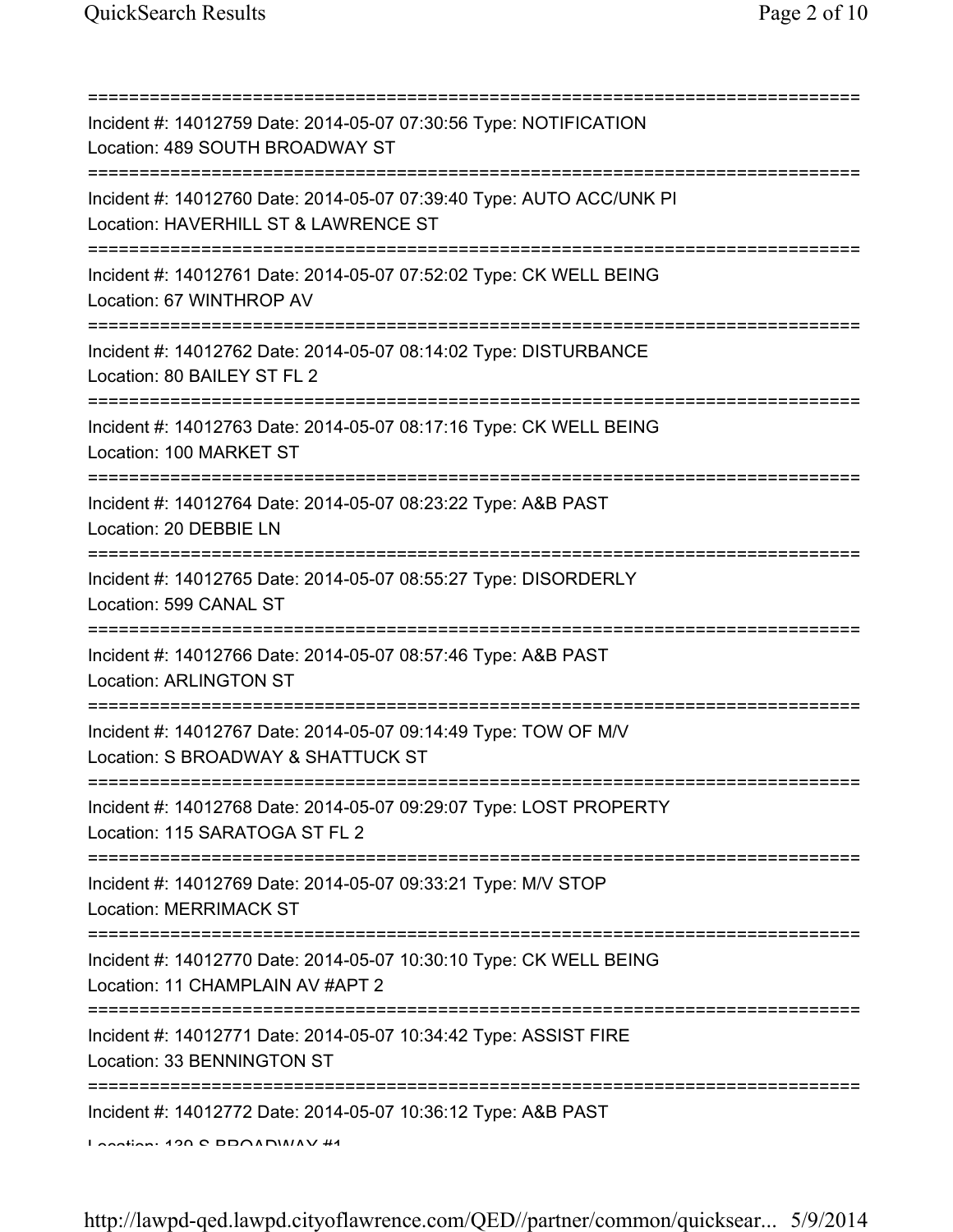| Incident #: 14012773 Date: 2014-05-07 10:39:08 Type: ARREST<br>Location: LAWRENCE HIGH SCHOOL / 71 N PARISH RD                        |
|---------------------------------------------------------------------------------------------------------------------------------------|
| Incident #: 14012774 Date: 2014-05-07 10:50:35 Type: LOST PROPERTY<br>Location: 339 S BROADWAY                                        |
| Incident #: 14012775 Date: 2014-05-07 10:55:07 Type: M/V STOP<br>Location: 411 BROADWAY<br>=============                              |
| Incident #: 14012776 Date: 2014-05-07 11:00:03 Type: M/V STOP<br>Location: 10 HANCOCK ST                                              |
| Incident #: 14012777 Date: 2014-05-07 11:01:18 Type: ALARM/BURG<br>Location: TAVERAS RESD / 21 HIGHLAWN AV FL 2NDFL                   |
| Incident #: 14012779 Date: 2014-05-07 11:02:59 Type: FRAUD<br>Location: 118 EXCHANGE ST #10                                           |
| Incident #: 14012778 Date: 2014-05-07 11:03:53 Type: ARREST<br>Location: AMESBURY ST & COMMON ST<br>================================= |
| Incident #: 14012780 Date: 2014-05-07 11:06:32 Type: TOW/REC/STOL<br>Location: 137 HANCOCK ST                                         |
| Incident #: 14012781 Date: 2014-05-07 11:11:53 Type: INVESTIGATION<br>Location: 90 LOWELL ST                                          |
| =====================<br>Incident #: 14012782 Date: 2014-05-07 11:14:46 Type: INVEST CONT<br>Location: 85 TRENTON ST                  |
| Incident #: 14012783 Date: 2014-05-07 11:15:35 Type: ASSSIT OTHER PD<br>Location: BURGER KING / 187 BROADWAY                          |
| Incident #: 14012784 Date: 2014-05-07 11:22:44 Type: INVESTIGATION<br>Location: 42 MYRTLE ST                                          |
| Incident #: 14012785 Date: 2014-05-07 11:25:33 Type: INVESTIGATION<br><b>Location: HAVERHILL ST</b>                                   |
| Incident #: 14012786 Date: 2014-05-07 11:28:01 Type: INVESTIGATION                                                                    |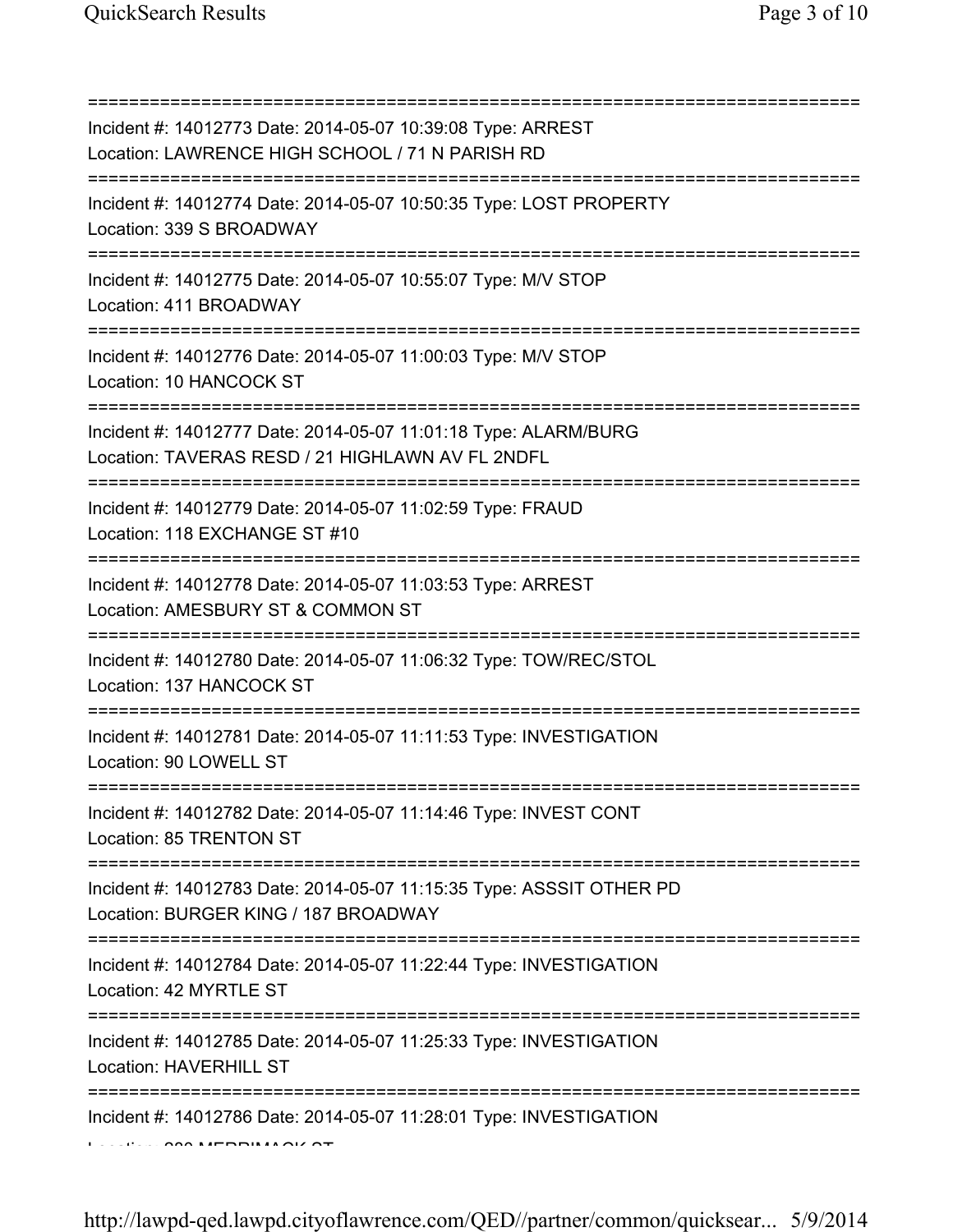=========================================================================== Incident #: 14012787 Date: 2014-05-07 11:30:41 Type: M/V STOP Location: 205 BROADWAY =========================================================================== Incident #: 14012788 Date: 2014-05-07 11:39:27 Type: TOW OF M/V Location: 54 OLIVE AV =========================================================================== Incident #: 14012789 Date: 2014-05-07 11:48:54 Type: WOMAN DOWN Location: 91 MAY ST =========================================================================== Incident #: 14012790 Date: 2014-05-07 11:54:13 Type: SPECIAL CHECK Location: APPLETON ST & METHUEN ST =========================================================================== Incident #: 14012792 Date: 2014-05-07 11:56:19 Type: THREATS Location: 45 CAMELLA TEOLI WY =========================================================================== Incident #: 14012791 Date: 2014-05-07 11:57:25 Type: TOW/REPOSSED Location: 123 OXFORD ST =========================================================================== Incident #: 14012793 Date: 2014-05-07 12:02:46 Type: PARK & WALK Location: BROOK ST =========================================================================== Incident #: 14012794 Date: 2014-05-07 12:26:37 Type: CK WELL BEING Location: 15 CUSTER ST FL 2 =========================================================================== Incident #: 14012795 Date: 2014-05-07 12:31:07 Type: ALARM/BURG Location: 4 INMAN ST #6 =========================================================================== Incident #: 14012796 Date: 2014-05-07 12:35:01 Type: RECOV/STOL/MV Location: 59 GROTON ST =========================================================================== Incident #: 14012797 Date: 2014-05-07 12:49:06 Type: MAL DAMAGE Location: 16 SALEM ST =========================================================================== Incident #: 14012798 Date: 2014-05-07 13:05:08 Type: M/V STOP Location: 25 ENDICOTT ST =========================================================================== Incident #: 14012799 Date: 2014-05-07 13:17:25 Type: GUN CALL Location: 44 BRADFORD ST =========================================================================== Incident #: 14012800 Date: 2014-05-07 13:21:32 Type: DOMESTIC/PAST Location: 85 NEWBURY ST FL 3RD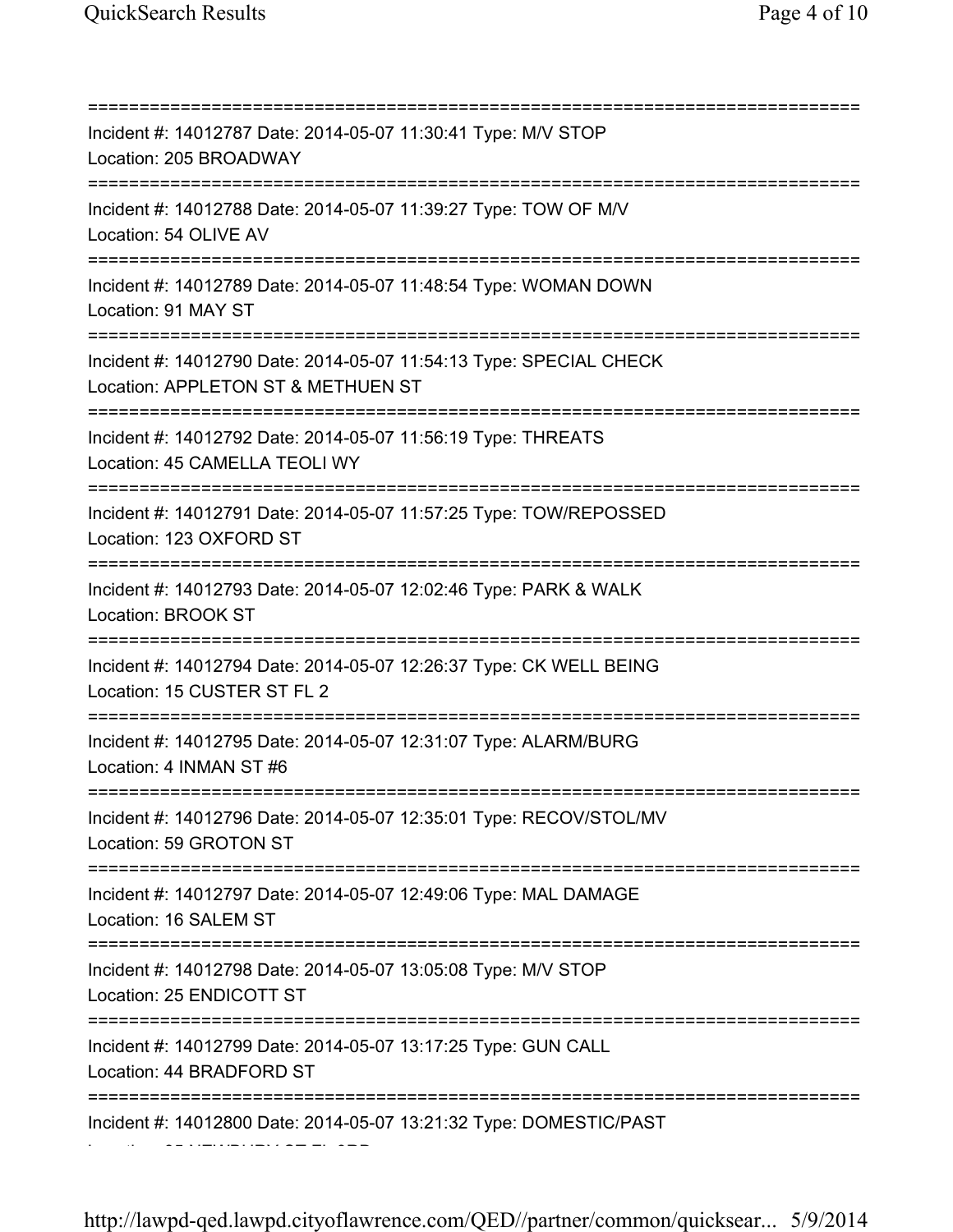=========================================================================== Incident #: 14012801 Date: 2014-05-07 13:28:57 Type: TOW OF M/V Location: 430 S BROADWAY =========================================================================== Incident #: 14012802 Date: 2014-05-07 13:45:25 Type: ARREST Location: BROADWAY & VALLEY ST =========================================================================== Incident #: 14012803 Date: 2014-05-07 13:47:57 Type: ANIMAL COMPL Location: 14 BEACON ST #APT 7 =========================================================================== Incident #: 14012804 Date: 2014-05-07 13:54:12 Type: WARRANT SERVE Location: 317 LOWELL ST =========================================================================== Incident #: 14012805 Date: 2014-05-07 13:57:00 Type: M/V STOP Location: ANDOVER ST & COOLIDGE ST =========================================================================== Incident #: 14012806 Date: 2014-05-07 14:28:17 Type: M/V STOP Location: 83 EVERETT ST =========================================================================== Incident #: 14012807 Date: 2014-05-07 14:33:02 Type: SUS PERS/MV Location: LAWRENCE MEAT COMPANY / 264 LOWELL ST =========================================================================== Incident #: 14012808 Date: 2014-05-07 14:35:02 Type: 911 HANG UP Location: 86 S BROADWAY #APT14 =========================================================================== Incident #: 14012809 Date: 2014-05-07 14:36:15 Type: M/V STOP Location: 72 EVERETT ST =========================================================================== Incident #: 14012810 Date: 2014-05-07 14:40:32 Type: ARREST Location: 2 APPLETON ST =========================================================================== Incident #: 14012811 Date: 2014-05-07 14:40:36 Type: ALARM/BURG Location: EL CESAR RESTURANT / 99 ESSEX ST =========================================================================== Incident #: 14012812 Date: 2014-05-07 14:46:30 Type: CONFIS PROP Location: 100 ERVING AV =========================================================================== Incident #: 14012813 Date: 2014-05-07 15:03:56 Type: DISTURBANCE Location: 112 MARSTON ST #UNIT 408 =========================================================================== Incident #: 14012814 Date: 2014-05-07 15:09:39 Type: MEDIC SUPPORT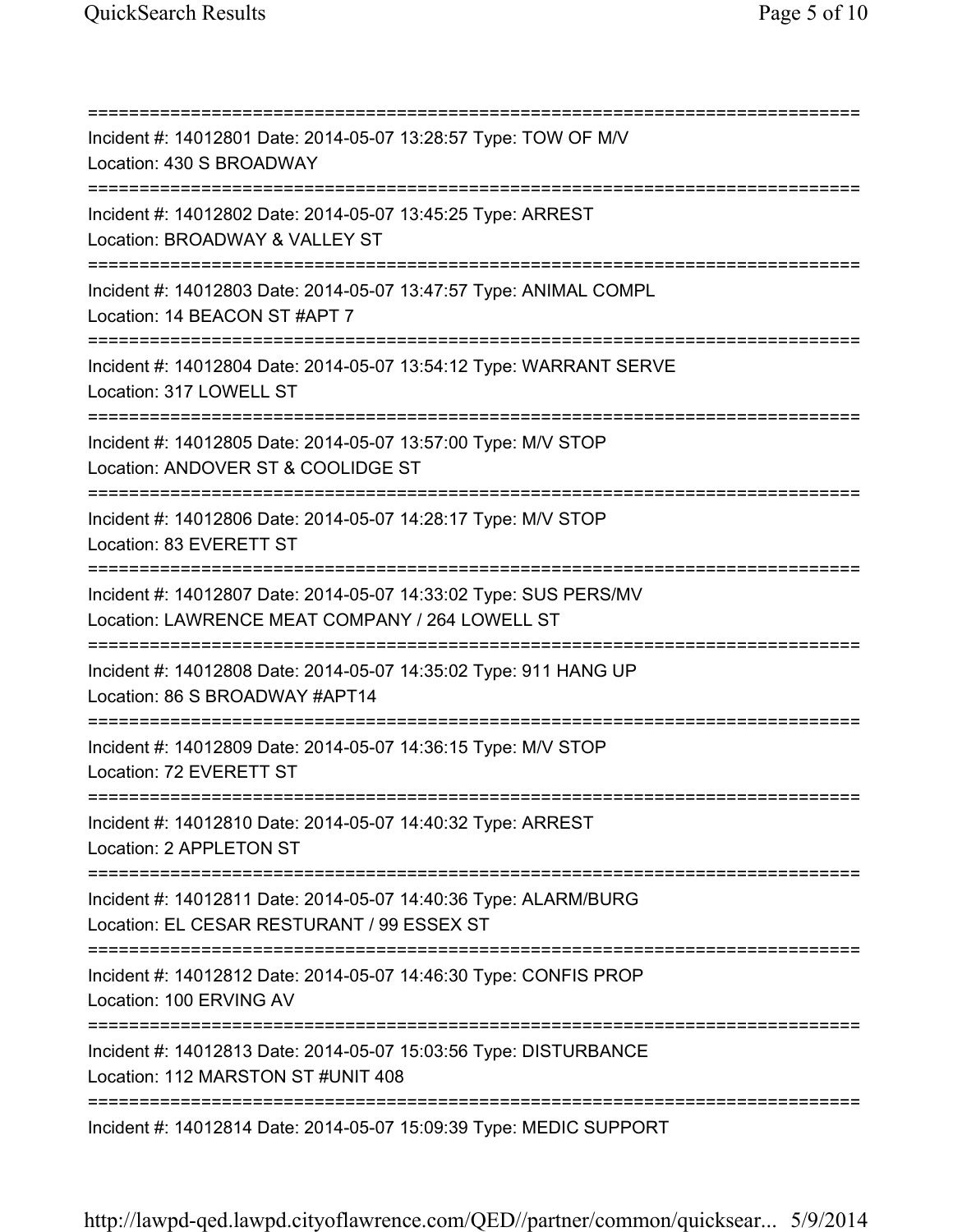=========================================================================== Incident #: 14012815 Date: 2014-05-07 15:27:37 Type: M/V STOP Location: 58 EVERETT ST =========================================================================== Incident #: 14012816 Date: 2014-05-07 15:33:27 Type: ARREST Location: 70 N PARISH RD =========================================================================== Incident #: 14012817 Date: 2014-05-07 15:35:42 Type: HIT & RUN M/V Location: 161 BERKELEY ST =========================================================================== Incident #: 14012818 Date: 2014-05-07 15:38:45 Type: HIT & RUN M/V Location: 135 BUTLER ST =========================================================================== Incident #: 14012819 Date: 2014-05-07 15:56:58 Type: B&E/PAST Location: 64 WESLEY ST =========================================================================== Incident #: 14012820 Date: 2014-05-07 15:59:08 Type: SUS PERS/MV Location: 401 LOWELL ST =========================================================================== Incident #: 14012823 Date: 2014-05-07 16:06:12 Type: MAL DAMAGE Location: 225 E HAVERHILL ST =========================================================================== Incident #: 14012821 Date: 2014-05-07 16:06:17 Type: ARREST Location: E HAVERHILL ST & NORRIS ST =========================================================================== Incident #: 14012822 Date: 2014-05-07 16:06:38 Type: NOISE ORD Location: 32 NELSON ST =========================================================================== Incident #: 14012824 Date: 2014-05-07 16:47:05 Type: NOISE ORD Location: 42 TOWER HILL ST =========================================================================== Incident #: 14012825 Date: 2014-05-07 16:51:04 Type: AUTO ACC/UNK PI Location: RT 114 & WINTHROP AV =========================================================================== Incident #: 14012826 Date: 2014-05-07 16:51:52 Type: KEEP PEACE Location: 253 JACKSON ST #2 =========================================================================== Incident #: 14012827 Date: 2014-05-07 16:58:23 Type: ARREST Location: 260 E HAVERHILL ST =========================================================================== Incident #: 14012828 Date: 2014-05-07 17:02:03 Type: MV/BLOCKING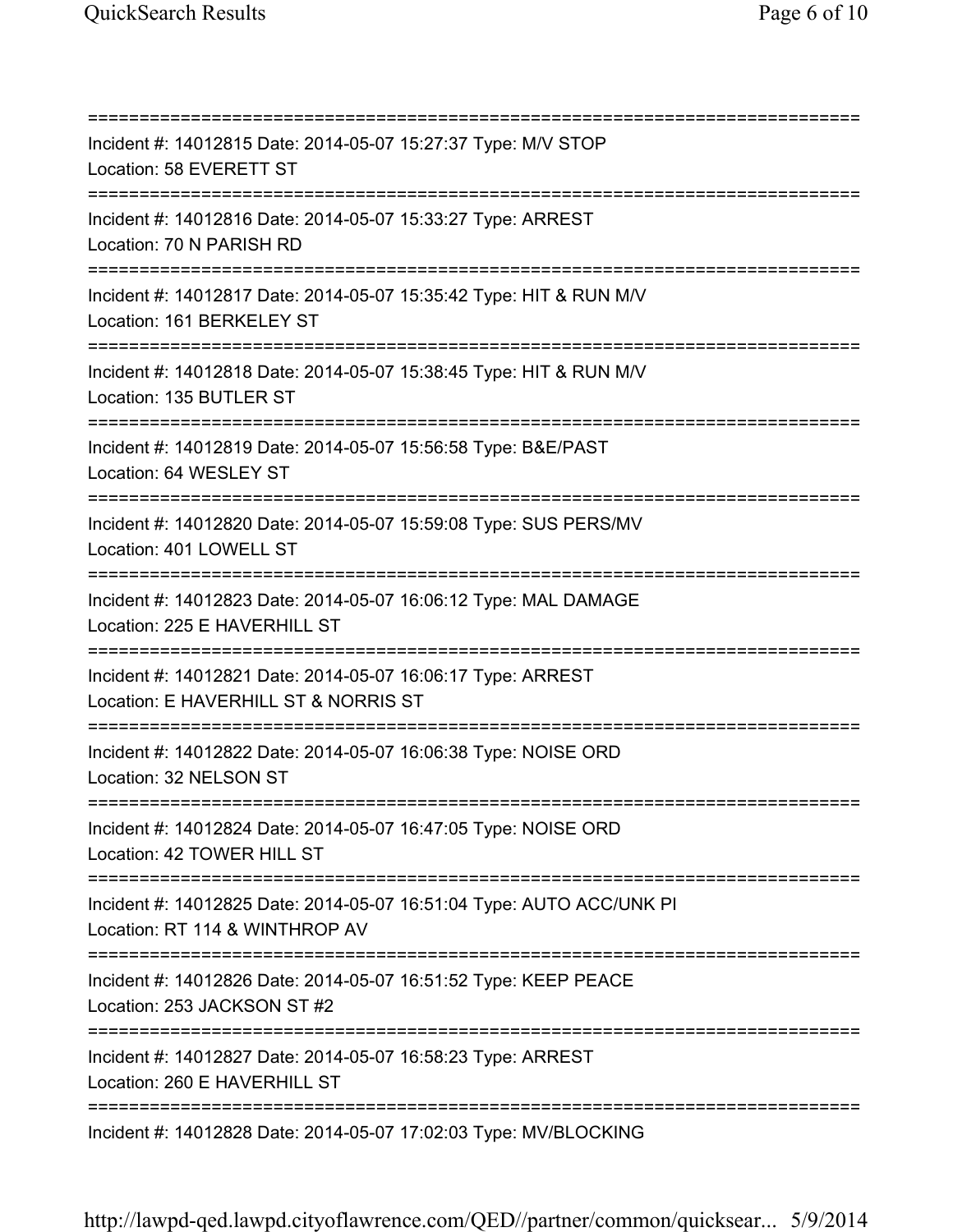| Location: 41 CHELMSFORD ST                                                                                                          |
|-------------------------------------------------------------------------------------------------------------------------------------|
| Incident #: 14012829 Date: 2014-05-07 17:06:43 Type: ALARM/BURG<br>Location: UNEMPLOYMENT ASSISTANCE / 360 MERRIMACK ST             |
| Incident #: 14012830 Date: 2014-05-07 17:15:05 Type: LARCENY/PROG<br>Location: ESSEX BEAUTY SUP. / 449 ESSEX ST                     |
| Incident #: 14012831 Date: 2014-05-07 17:16:23 Type: STOL/MV/PAS<br>Location: SOUTH UNION ST & FARNHAM ST<br>---------------------- |
| Incident #: 14012832 Date: 2014-05-07 17:18:37 Type: LOUD NOISE<br>Location: 136 WILLOW ST                                          |
| Incident #: 14012833 Date: 2014-05-07 17:20:14 Type: ALARM/BURG<br>Location: LALEY MULTISERVICES9789435716 / 379 HAMPSHIRE ST       |
| Incident #: 14012834 Date: 2014-05-07 17:27:11 Type: ALARM/BURG<br>Location: GLENN ST PROPERTY MANAGEMENT / 146 SHEPARD ST          |
| Incident #: 14012835 Date: 2014-05-07 17:59:43 Type: ALARM/BURG<br>Location: GLENN ST PROPERTY MANAGEMENT / 92A GLENN ST            |
| Incident #: 14012836 Date: 2014-05-07 18:14:56 Type: INVEST CONT<br>Location: 49 SWAN ST                                            |
| Incident #: 14012837 Date: 2014-05-07 18:23:14 Type: ALARM/BURG<br>Location: LAW OFFICES OF ZOILA GOMEZ / 84 E HAVERHILL ST         |
| Incident #: 14012838 Date: 2014-05-07 18:25:04 Type: M/V STOP<br>Location: ELM ST & JACKSON ST                                      |
| Incident #: 14012839 Date: 2014-05-07 18:32:10 Type: LOST PERSON<br>Location: FRANKLIN ST & LOWELL ST                               |
| Incident #: 14012840 Date: 2014-05-07 18:41:38 Type: LOUD NOISE<br>Location: 73 SHAWSHEEN RD                                        |
| Incident #: 14012841 Date: 2014-05-07 18:46:55 Type: MEDIC SUPPORT<br>Location: 242 MT VERNON ST                                    |
| <u>Incident #: 4 AN490A9 Dete: 904 A NE N7 40.59.46 Tune: ALADMADIJDO</u>                                                           |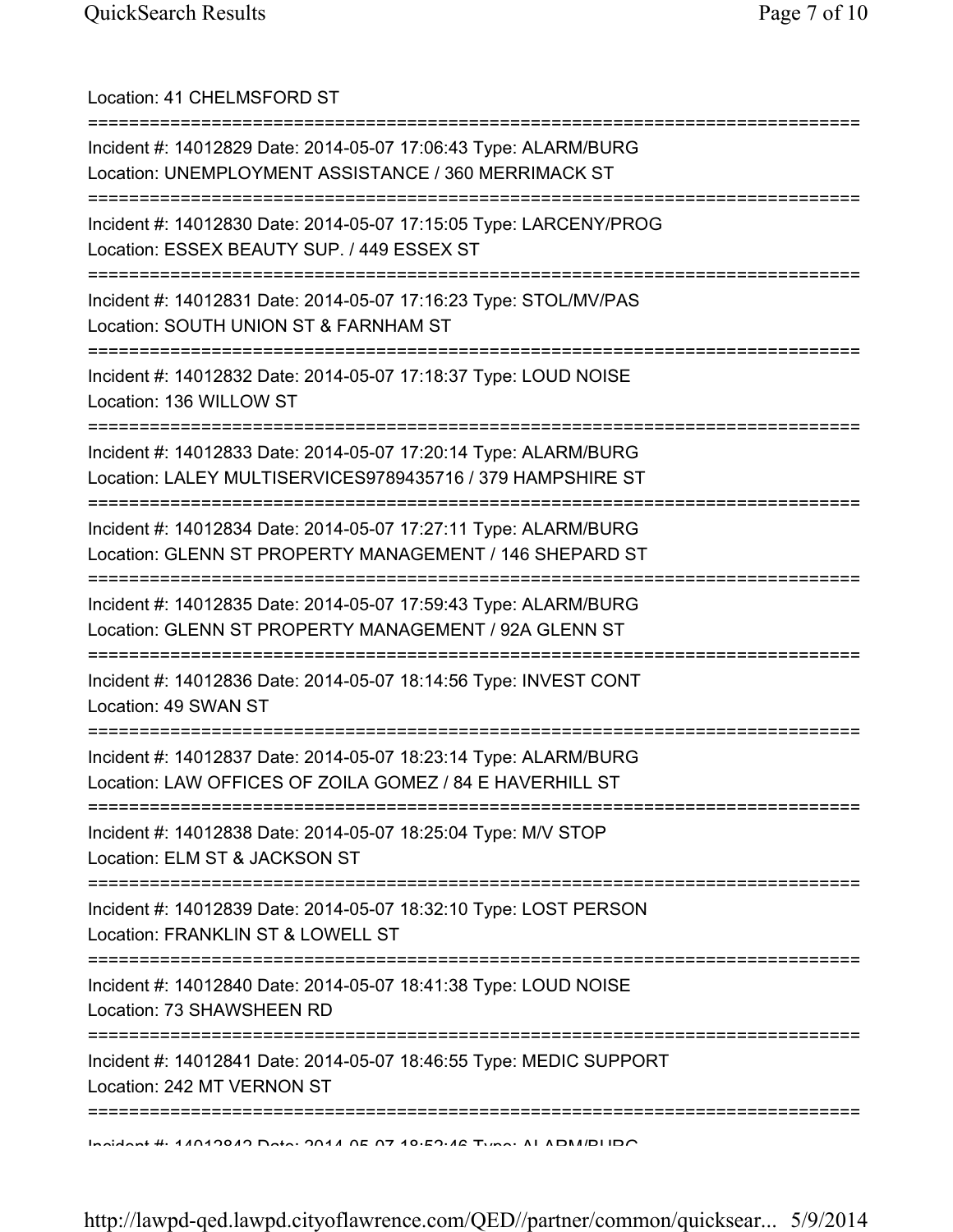Location: BOTANICA DE ALTAGRACIA / 226 ESSEX ST =========================================================================== Incident #: 14012843 Date: 2014-05-07 19:00:29 Type: SUS PERS/MV Location: BROADWAY & VALLEY ST =========================================================================== Incident #: 14012844 Date: 2014-05-07 19:02:43 Type: ANIMAL COMPL Location: 20 CHESTNUT ST =========================================================================== Incident #: 14012849 Date: 2014-05-07 19:03:36 Type: WARRANT SERVE Location: 22 IRENE ST =========================================================================== Incident #: 14012845 Date: 2014-05-07 19:05:12 Type: AUTO ACC/UNK PI Location: BENNINGTON ST & PARK ST =========================================================================== Incident #: 14012846 Date: 2014-05-07 19:08:33 Type: INVEST CONT Location: 62 WASHINGTON ST =========================================================================== Incident #: 14012847 Date: 2014-05-07 19:17:42 Type: TOW OF M/V Location: ESSEX ST & MILL ST =========================================================================== Incident #: 14012848 Date: 2014-05-07 19:31:06 Type: DISORDERLY Location: LAWRENCE ST & MYRTLE ST =========================================================================== Incident #: 14012850 Date: 2014-05-07 19:39:04 Type: TOW OF M/V Location: 222 ESSEX ST #REAR =========================================================================== Incident #: 14012851 Date: 2014-05-07 19:50:06 Type: TOW OF M/V Location: CVS PHARMACY / 266 BROADWAY =========================================================================== Incident #: 14012852 Date: 2014-05-07 19:55:09 Type: DRUG VIO Location: 139 BENNINGTON ST =========================================================================== Incident #: 14012853 Date: 2014-05-07 19:56:17 Type: M/V STOP Location: 257 ESSEX ST =========================================================================== Incident #: 14012854 Date: 2014-05-07 20:04:11 Type: AUTO ACC/NO PI Location: 181 WATER ST =========================================================================== Incident #: 14012855 Date: 2014-05-07 20:08:42 Type: LOUD NOISE Location: 248 BROADWAY ===========================================================================  $10.4010070$  D.I. 0011 05 07 00 10 00 T.I. MAIOTOD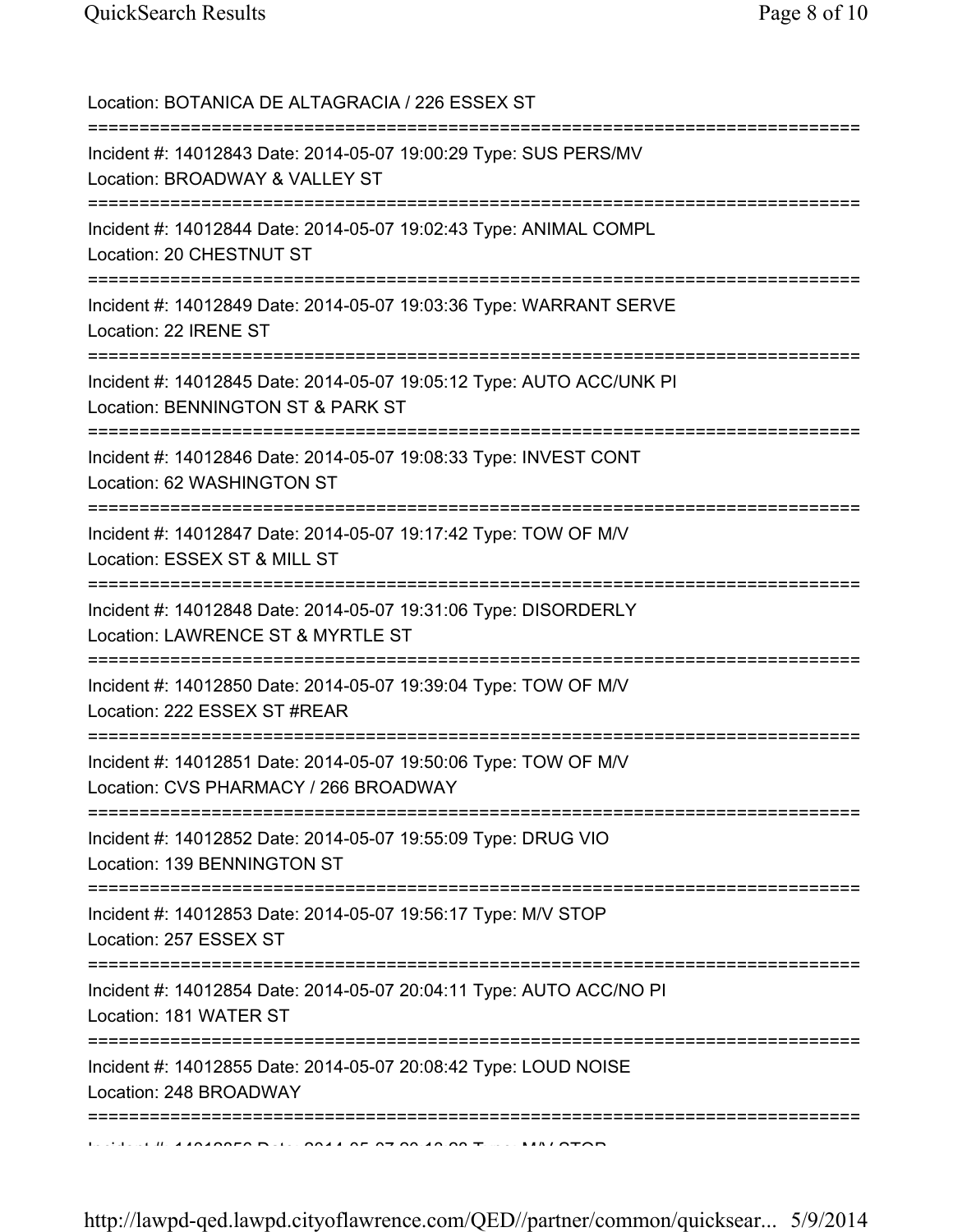| Location: ESSEX ST & JACKSON ST<br>====================                                                                                |
|----------------------------------------------------------------------------------------------------------------------------------------|
| Incident #: 14012857 Date: 2014-05-07 20:19:43 Type: INVESTIGATION<br>Location: 90 LOWELL ST                                           |
| Incident #: 14012858 Date: 2014-05-07 20:20:42 Type: DOMESTIC/PROG<br>Location: 64 ROWE ST FL 1                                        |
| Incident #: 14012860 Date: 2014-05-07 20:38:56 Type: B&E/MV/PAST<br>Location: 125 CHESTNUT ST                                          |
| Incident #: 14012859 Date: 2014-05-07 20:40:45 Type: FIGHT<br>Location: MARKET ST & PARKER ST<br>===================================== |
| Incident #: 14012861 Date: 2014-05-07 21:06:52 Type: MAN DOWN<br>Location: WALGREENS / 135 BROADWAY                                    |
| Incident #: 14012862 Date: 2014-05-07 21:15:02 Type: ALARM/BURG<br>Location: CARLIZ MARKET / 51 BERKELEY ST                            |
| Incident #: 14012863 Date: 2014-05-07 21:17:57 Type: DOMESTIC/PROG<br>Location: 157 JACKSON ST FL 2                                    |
| Incident #: 14012864 Date: 2014-05-07 21:21:15 Type: M/V STOP<br>Location: 700 ESSEX ST                                                |
| Incident #: 14012865 Date: 2014-05-07 21:25:23 Type: LOUD NOISE<br>Location: 7 WEDGEWOOD RD                                            |
| Incident #: 14012866 Date: 2014-05-07 21:44:48 Type: B&E/PAST<br>Location: 162 PROSPECT ST FL 1                                        |
| Incident #: 14012867 Date: 2014-05-07 21:53:08 Type: SUS PERS/MV<br>Location: AMESBURY ST & COMMON ST                                  |
| Incident #: 14012868 Date: 2014-05-07 22:06:46 Type: M/V STOP<br>Location: GARDEN ST & NEWBURY ST                                      |
| Incident #: 14012869 Date: 2014-05-07 22:07:38 Type: M/V STOP<br>Location: HAVERHILL ST & WEST ST                                      |
|                                                                                                                                        |

Incident #: 14012870 Date: 2014 05 07 22:09:44 Type: CK WELL BEING